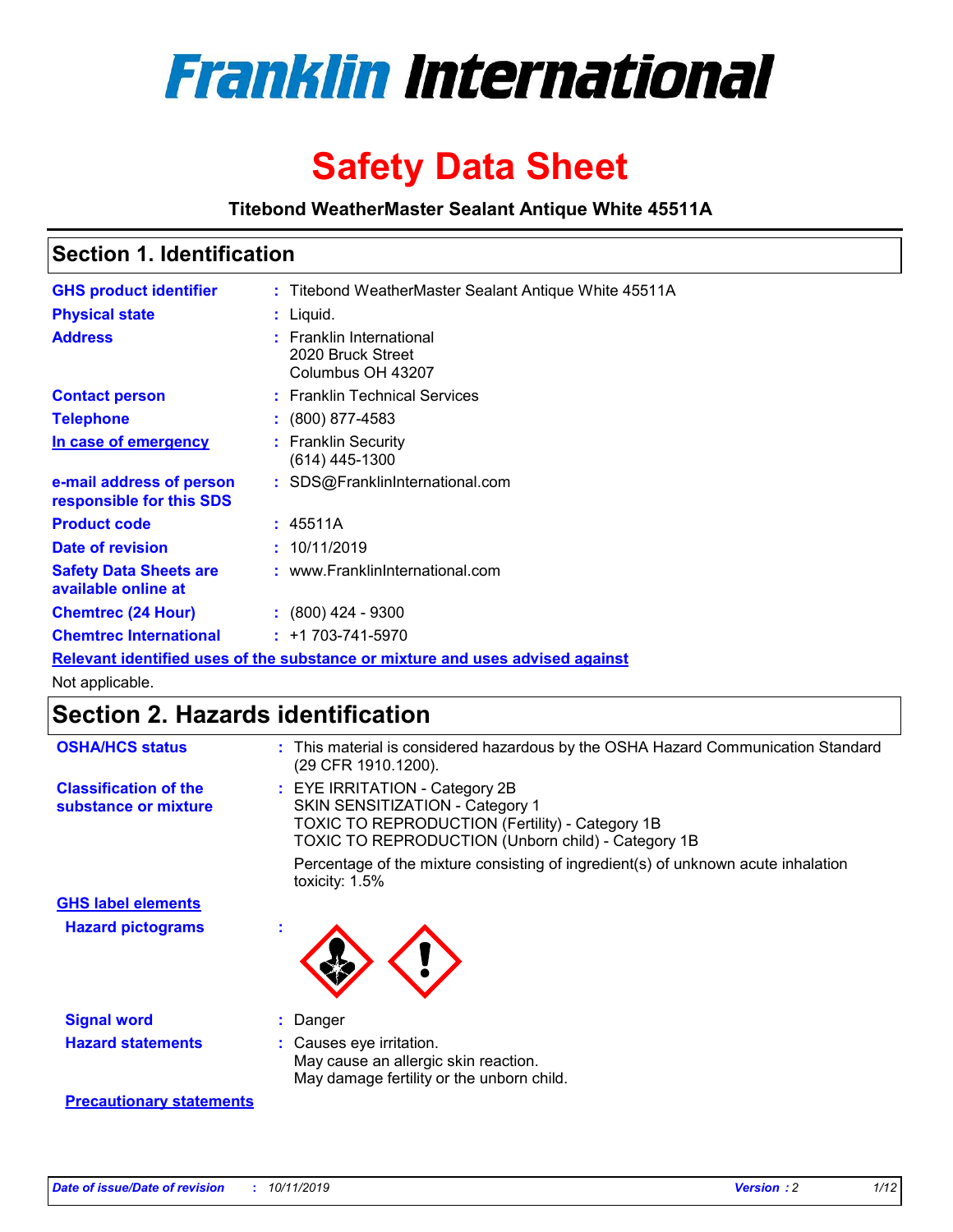### **Section 2. Hazards identification**

| <b>Prevention</b>                          | : Obtain special instructions before use. Do not handle until all safety precautions have<br>been read and understood. Wear protective gloves. Wear eye or face protection.<br>Wear protective clothing. Avoid breathing vapor. Wash hands thoroughly after handling.<br>Contaminated work clothing must not be allowed out of the workplace.                                                        |
|--------------------------------------------|------------------------------------------------------------------------------------------------------------------------------------------------------------------------------------------------------------------------------------------------------------------------------------------------------------------------------------------------------------------------------------------------------|
| <b>Response</b>                            | : IF exposed or concerned: Get medical attention. IF ON SKIN: Wash with plenty of<br>soap and water. Wash contaminated clothing before reuse. If skin irritation or rash<br>occurs: Get medical attention. IF IN EYES: Rinse cautiously with water for several<br>minutes. Remove contact lenses, if present and easy to do. Continue rinsing. If eye<br>irritation persists: Get medical attention. |
| <b>Storage</b>                             | : Store locked up.                                                                                                                                                                                                                                                                                                                                                                                   |
| <b>Disposal</b>                            | : Dispose of contents and container in accordance with all local, regional, national and<br>international regulations.                                                                                                                                                                                                                                                                               |
| <b>Hazards not otherwise</b><br>classified | : Product generates methanol during cure.                                                                                                                                                                                                                                                                                                                                                            |
|                                            |                                                                                                                                                                                                                                                                                                                                                                                                      |

### **Section 3. Composition/information on ingredients**

| <b>Substance/mixture</b><br>Mixture                  |               |                     |
|------------------------------------------------------|---------------|---------------------|
| <b>Ingredient name</b>                               | $\frac{9}{6}$ | <b>CAS number</b>   |
| 3-aminopropyltriethoxysilane<br>Dibutyltin dilaurate | ≤3<br>≤0.3    | 919-30-2<br>77-58-7 |

Any concentration shown as a range is to protect confidentiality or is due to batch variation.

**There are no additional ingredients present which, within the current knowledge of the supplier and in the concentrations applicable, are classified as hazardous to health or the environment and hence require reporting in this section.**

**Occupational exposure limits, if available, are listed in Section 8.**

### **Section 4. First aid measures**

| <b>Description of necessary first aid measures</b> |                                                                                                                                                                                                                                                                                                                                                                                                                                                                                                                                                                                                                                                                                                                                                                           |  |  |  |
|----------------------------------------------------|---------------------------------------------------------------------------------------------------------------------------------------------------------------------------------------------------------------------------------------------------------------------------------------------------------------------------------------------------------------------------------------------------------------------------------------------------------------------------------------------------------------------------------------------------------------------------------------------------------------------------------------------------------------------------------------------------------------------------------------------------------------------------|--|--|--|
| <b>Eye contact</b>                                 | : Immediately flush eyes with plenty of water, occasionally lifting the upper and lower<br>eyelids. Check for and remove any contact lenses. Continue to rinse for at least 10<br>minutes. If irritation persists, get medical attention.                                                                                                                                                                                                                                                                                                                                                                                                                                                                                                                                 |  |  |  |
| <b>Inhalation</b>                                  | : Remove victim to fresh air and keep at rest in a position comfortable for breathing. If<br>not breathing, if breathing is irregular or if respiratory arrest occurs, provide artificial<br>respiration or oxygen by trained personnel. It may be dangerous to the person providing<br>aid to give mouth-to-mouth resuscitation. Get medical attention. If unconscious, place<br>in recovery position and get medical attention immediately. Maintain an open airway.<br>Loosen tight clothing such as a collar, tie, belt or waistband. In case of inhalation of<br>decomposition products in a fire, symptoms may be delayed. The exposed person may<br>need to be kept under medical surveillance for 48 hours.                                                       |  |  |  |
| <b>Skin contact</b>                                | : Wash with plenty of soap and water. Remove contaminated clothing and shoes. Wash<br>contaminated clothing thoroughly with water before removing it, or wear gloves.<br>Continue to rinse for at least 10 minutes. Get medical attention. In the event of any<br>complaints or symptoms, avoid further exposure. Wash clothing before reuse. Clean<br>shoes thoroughly before reuse.                                                                                                                                                                                                                                                                                                                                                                                     |  |  |  |
| <b>Ingestion</b>                                   | : Wash out mouth with water. Remove dentures if any. Remove victim to fresh air and<br>keep at rest in a position comfortable for breathing. If material has been swallowed and<br>the exposed person is conscious, give small quantities of water to drink. Stop if the<br>exposed person feels sick as vomiting may be dangerous. Do not induce vomiting<br>unless directed to do so by medical personnel. If vomiting occurs, the head should be<br>kept low so that vomit does not enter the lungs. Get medical attention. Never give<br>anything by mouth to an unconscious person. If unconscious, place in recovery position<br>and get medical attention immediately. Maintain an open airway. Loosen tight clothing<br>such as a collar, tie, belt or waistband. |  |  |  |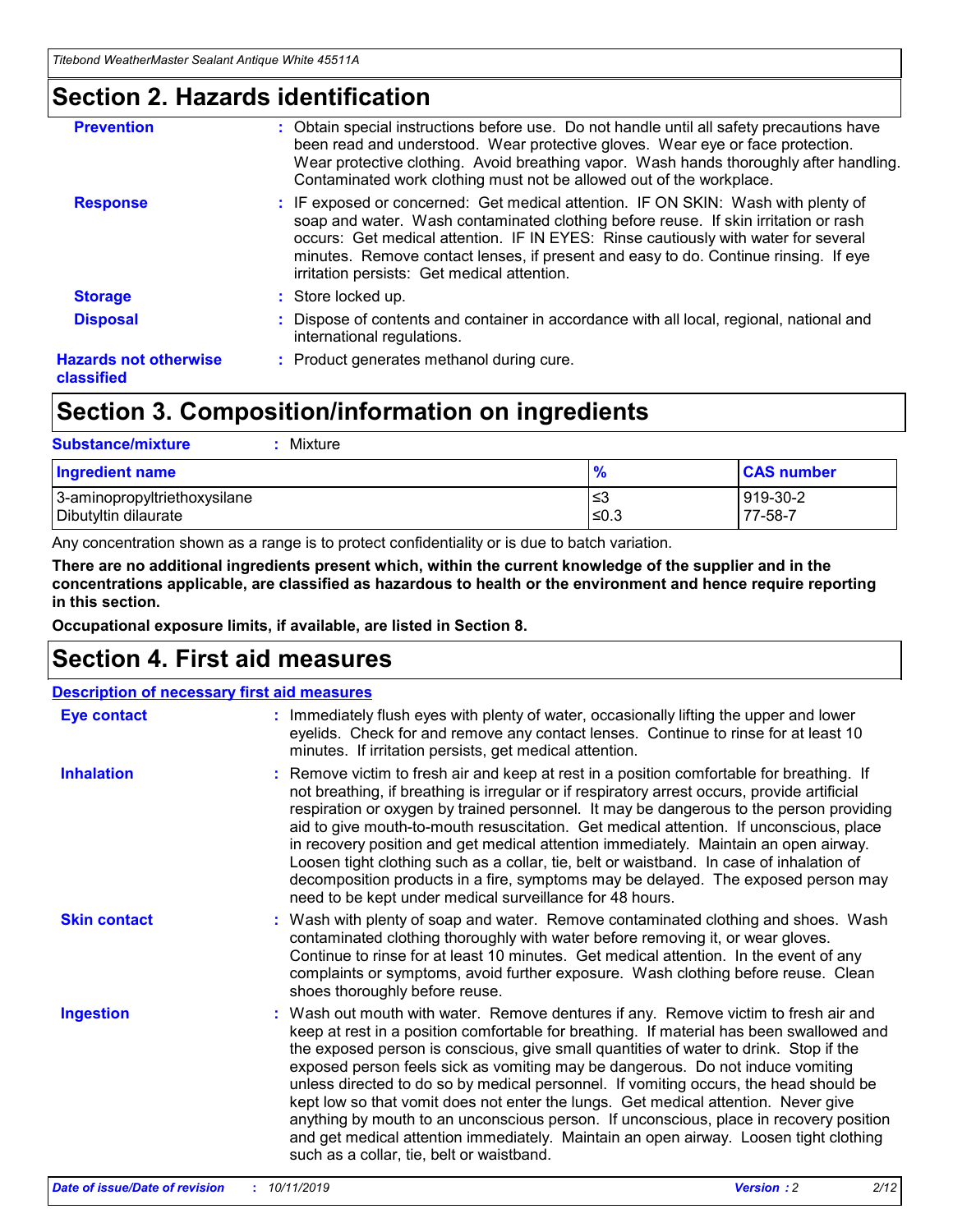## **Section 4. First aid measures**

| Most important symptoms/effects, acute and delayed |                                       |                                                                                                                                                                                                                                                                                                                                                                                                                 |  |  |  |
|----------------------------------------------------|---------------------------------------|-----------------------------------------------------------------------------------------------------------------------------------------------------------------------------------------------------------------------------------------------------------------------------------------------------------------------------------------------------------------------------------------------------------------|--|--|--|
|                                                    | <b>Potential acute health effects</b> |                                                                                                                                                                                                                                                                                                                                                                                                                 |  |  |  |
| Eye contact                                        |                                       | : May cause eye irritation.                                                                                                                                                                                                                                                                                                                                                                                     |  |  |  |
| <b>Inhalation</b>                                  |                                       | : No known significant effects or critical hazards.                                                                                                                                                                                                                                                                                                                                                             |  |  |  |
| <b>Skin contact</b>                                |                                       | : May cause skin irritation.                                                                                                                                                                                                                                                                                                                                                                                    |  |  |  |
| <b>Ingestion</b>                                   |                                       | : No known significant effects or critical hazards.                                                                                                                                                                                                                                                                                                                                                             |  |  |  |
| Over-exposure signs/symptoms                       |                                       |                                                                                                                                                                                                                                                                                                                                                                                                                 |  |  |  |
| <b>Eye contact</b>                                 |                                       | : Adverse symptoms may include the following:<br>irritation<br>watering<br>redness                                                                                                                                                                                                                                                                                                                              |  |  |  |
| <b>Inhalation</b>                                  |                                       | : Adverse symptoms may include the following:<br>reduced fetal weight<br>increase in fetal deaths<br>skeletal malformations                                                                                                                                                                                                                                                                                     |  |  |  |
| <b>Skin contact</b>                                |                                       | : Adverse symptoms may include the following:<br>irritation<br>redness<br>reduced fetal weight<br>increase in fetal deaths<br>skeletal malformations                                                                                                                                                                                                                                                            |  |  |  |
| <b>Ingestion</b>                                   |                                       | : Adverse symptoms may include the following:<br>reduced fetal weight<br>increase in fetal deaths<br>skeletal malformations                                                                                                                                                                                                                                                                                     |  |  |  |
|                                                    |                                       | <b>Indication of immediate medical attention and special treatment needed, if necessary</b>                                                                                                                                                                                                                                                                                                                     |  |  |  |
| <b>Notes to physician</b>                          |                                       | : In case of inhalation of decomposition products in a fire, symptoms may be delayed.<br>The exposed person may need to be kept under medical surveillance for 48 hours.                                                                                                                                                                                                                                        |  |  |  |
| <b>Specific treatments</b>                         |                                       | : No specific treatment.                                                                                                                                                                                                                                                                                                                                                                                        |  |  |  |
| <b>Protection of first-aiders</b>                  |                                       | : No action shall be taken involving any personal risk or without suitable training. If it is<br>suspected that fumes are still present, the rescuer should wear an appropriate mask or<br>self-contained breathing apparatus. It may be dangerous to the person providing aid to<br>give mouth-to-mouth resuscitation. Wash contaminated clothing thoroughly with water<br>before removing it, or wear gloves. |  |  |  |

**See toxicological information (Section 11)**

### **Section 5. Fire-fighting measures**

| <b>Extinguishing media</b>                             |                                                                                                                                                                                                     |
|--------------------------------------------------------|-----------------------------------------------------------------------------------------------------------------------------------------------------------------------------------------------------|
| <b>Suitable extinguishing</b><br>media                 | : Use an extinguishing agent suitable for the surrounding fire.                                                                                                                                     |
| <b>Unsuitable extinguishing</b><br>media               | : None known.                                                                                                                                                                                       |
| <b>Specific hazards arising</b><br>from the chemical   | : In a fire or if heated, a pressure increase will occur and the container may burst.                                                                                                               |
| <b>Hazardous thermal</b><br>decomposition products     | : Decomposition products may include the following materials:<br>carbon dioxide<br>carbon monoxide<br>nitrogen oxides<br>metal oxide/oxides                                                         |
| <b>Special protective actions</b><br>for fire-fighters | : Promptly isolate the scene by removing all persons from the vicinity of the incident if<br>there is a fire. No action shall be taken involving any personal risk or without suitable<br>training. |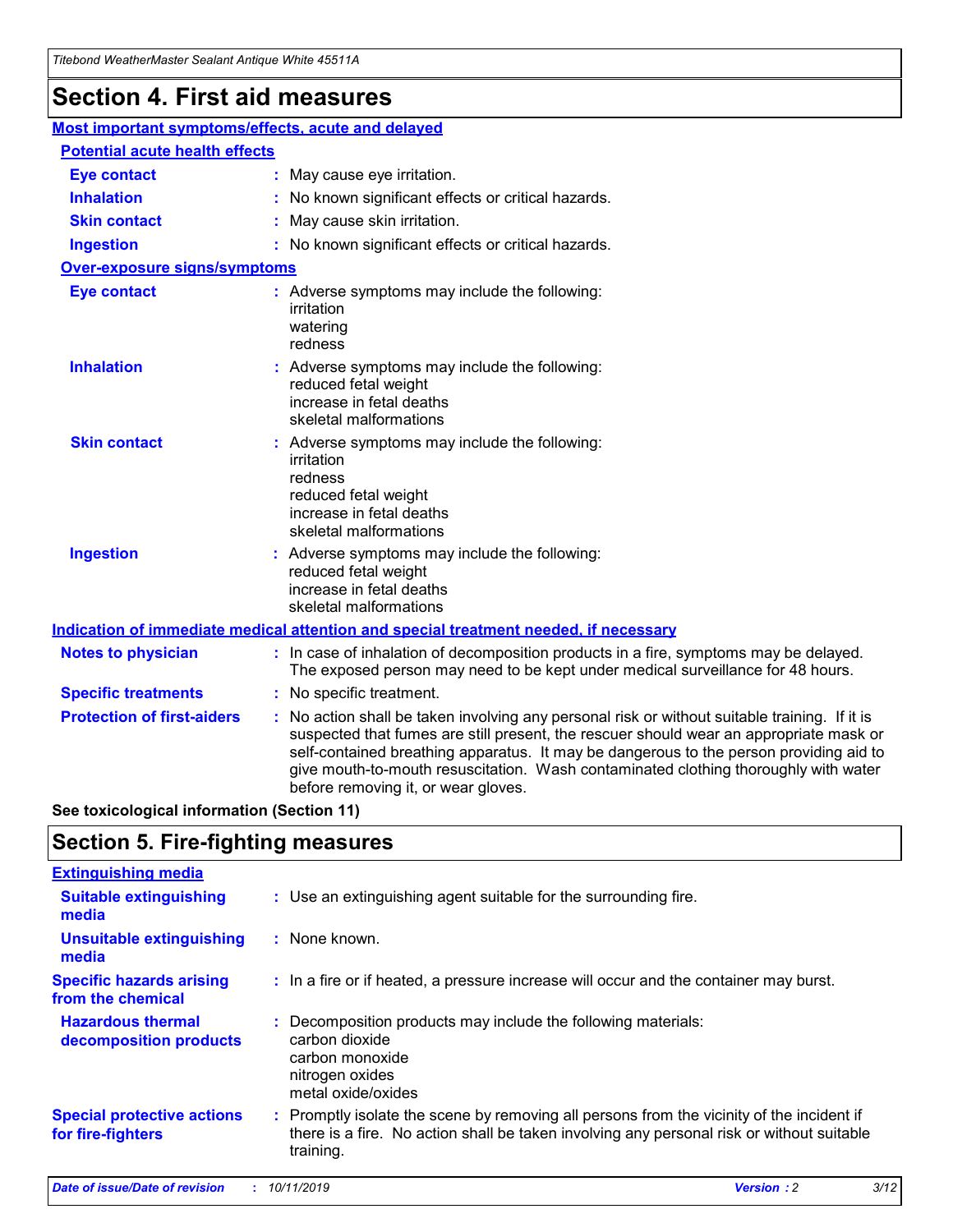### **Section 5. Fire-fighting measures**

**Special protective equipment for fire-fighters** Fire-fighters should wear appropriate protective equipment and self-contained breathing **:** apparatus (SCBA) with a full face-piece operated in positive pressure mode.

### **Section 6. Accidental release measures**

### **Personal precautions, protective equipment and emergency procedures**

| For non-emergency<br>personnel                               | : No action shall be taken involving any personal risk or without suitable training.<br>Evacuate surrounding areas. Keep unnecessary and unprotected personnel from<br>entering. Do not touch or walk through spilled material. Avoid breathing vapor or mist.<br>Provide adequate ventilation. Wear appropriate respirator when ventilation is<br>inadequate. Put on appropriate personal protective equipment.                                                                                                                                                                                                                                                                                             |
|--------------------------------------------------------------|--------------------------------------------------------------------------------------------------------------------------------------------------------------------------------------------------------------------------------------------------------------------------------------------------------------------------------------------------------------------------------------------------------------------------------------------------------------------------------------------------------------------------------------------------------------------------------------------------------------------------------------------------------------------------------------------------------------|
|                                                              | For emergency responders : If specialized clothing is required to deal with the spillage, take note of any information in<br>Section 8 on suitable and unsuitable materials. See also the information in "For non-<br>emergency personnel".                                                                                                                                                                                                                                                                                                                                                                                                                                                                  |
| <b>Environmental precautions</b>                             | : Avoid dispersal of spilled material and runoff and contact with soil, waterways, drains<br>and sewers. Inform the relevant authorities if the product has caused environmental<br>pollution (sewers, waterways, soil or air).                                                                                                                                                                                                                                                                                                                                                                                                                                                                              |
| <b>Methods and materials for containment and cleaning up</b> |                                                                                                                                                                                                                                                                                                                                                                                                                                                                                                                                                                                                                                                                                                              |
| <b>Small spill</b>                                           | : Stop leak if without risk. Move containers from spill area. Dilute with water and mop up<br>if water-soluble. Alternatively, or if water-insoluble, absorb with an inert dry material and<br>place in an appropriate waste disposal container. Dispose of via a licensed waste<br>disposal contractor.                                                                                                                                                                                                                                                                                                                                                                                                     |
| <b>Large spill</b>                                           | : Stop leak if without risk. Move containers from spill area. Approach release from<br>upwind. Prevent entry into sewers, water courses, basements or confined areas. Wash<br>spillages into an effluent treatment plant or proceed as follows. Contain and collect<br>spillage with non-combustible, absorbent material e.g. sand, earth, vermiculite or<br>diatomaceous earth and place in container for disposal according to local regulations<br>(see Section 13). Dispose of via a licensed waste disposal contractor. Contaminated<br>absorbent material may pose the same hazard as the spilled product. Note: see<br>Section 1 for emergency contact information and Section 13 for waste disposal. |

### **Section 7. Handling and storage**

| <b>Precautions for safe handling</b>                                             |                                                                                                                                                                                                                                                                                                                                                                                                                                                                                                                                                                                                                                                                                                                                                                                                                                                  |
|----------------------------------------------------------------------------------|--------------------------------------------------------------------------------------------------------------------------------------------------------------------------------------------------------------------------------------------------------------------------------------------------------------------------------------------------------------------------------------------------------------------------------------------------------------------------------------------------------------------------------------------------------------------------------------------------------------------------------------------------------------------------------------------------------------------------------------------------------------------------------------------------------------------------------------------------|
| <b>Protective measures</b>                                                       | : Put on appropriate personal protective equipment (see Section 8). Persons with a<br>history of skin sensitization problems should not be employed in any process in which<br>this product is used. Avoid exposure - obtain special instructions before use. Avoid<br>exposure during pregnancy. Do not handle until all safety precautions have been read<br>and understood. Do not get in eyes or on skin or clothing. Do not ingest. Avoid<br>breathing vapor or mist. If during normal use the material presents a respiratory hazard,<br>use only with adequate ventilation or wear appropriate respirator. Keep in the original<br>container or an approved alternative made from a compatible material, kept tightly<br>closed when not in use. Empty containers retain product residue and can be hazardous.<br>Do not reuse container. |
| <b>Advice on general</b><br>occupational hygiene                                 | : Eating, drinking and smoking should be prohibited in areas where this material is<br>handled, stored and processed. Workers should wash hands and face before eating,<br>drinking and smoking. Remove contaminated clothing and protective equipment before<br>entering eating areas. See also Section 8 for additional information on hygiene<br>measures.                                                                                                                                                                                                                                                                                                                                                                                                                                                                                    |
| <b>Conditions for safe storage,</b><br>including any<br><b>incompatibilities</b> | Store between the following temperatures: 0 to 120 $^{\circ}$ C (32 to 248 $^{\circ}$ F). Store in<br>accordance with local regulations. Store in original container protected from direct<br>sunlight in a dry, cool and well-ventilated area, away from incompatible materials (see<br>Section 10) and food and drink. Store locked up. Keep container tightly closed and<br>sealed until ready for use. Containers that have been opened must be carefully<br>resealed and kept upright to prevent leakage. Do not store in unlabeled containers.<br>Use appropriate containment to avoid environmental contamination. See Section 10 for<br>incompatible materials before handling or use.                                                                                                                                                   |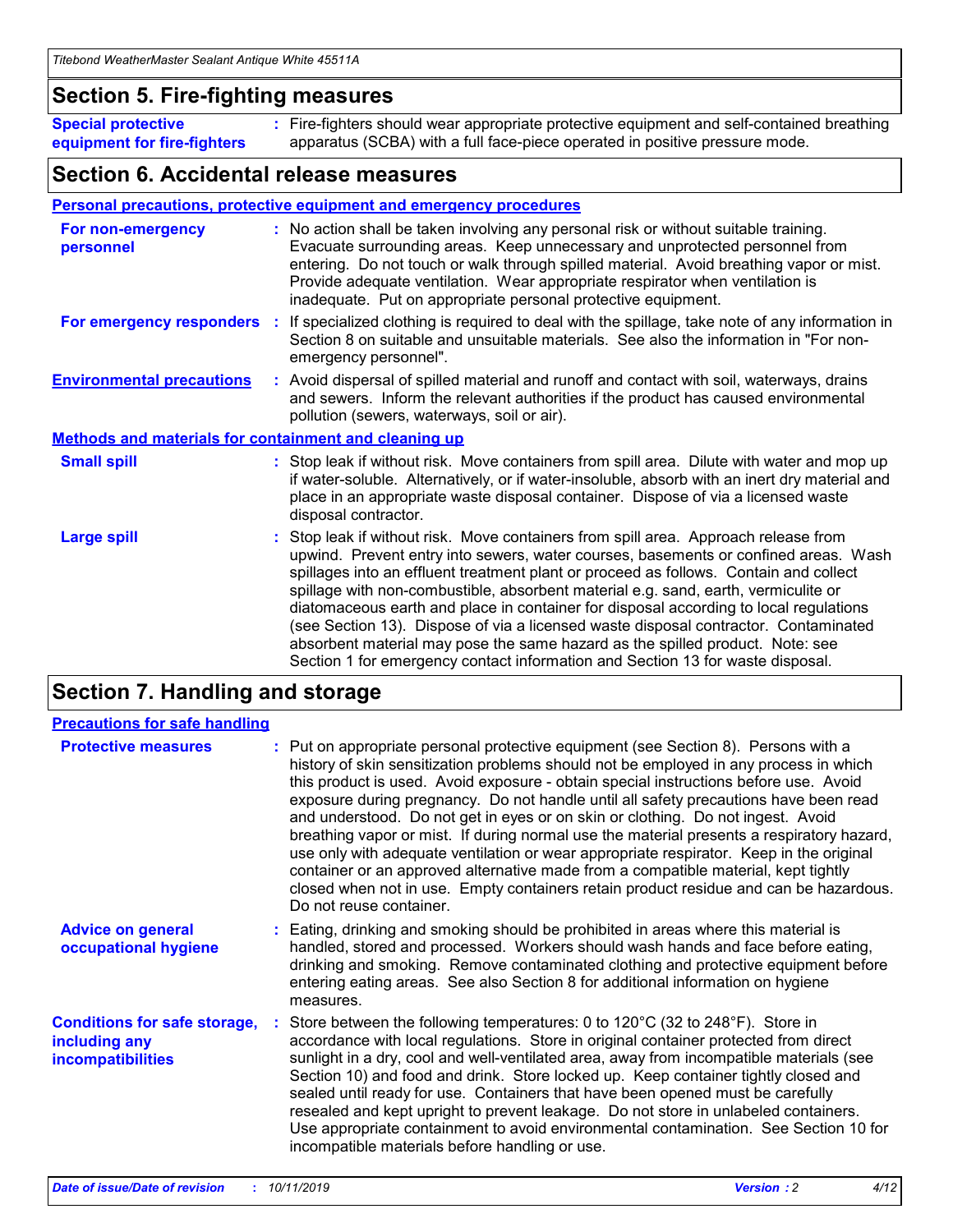## **Section 8. Exposure controls/personal protection**

### **Control parameters**

#### **Occupational exposure limits**

| <b>Ingredient name</b>                               |    |                        | <b>Exposure limits</b>                                                                                                                                                                                                                                                                                                                                                                                                                                                                                                                                                                                                 |
|------------------------------------------------------|----|------------------------|------------------------------------------------------------------------------------------------------------------------------------------------------------------------------------------------------------------------------------------------------------------------------------------------------------------------------------------------------------------------------------------------------------------------------------------------------------------------------------------------------------------------------------------------------------------------------------------------------------------------|
| 3-aminopropyltriethoxysilane<br>Dibutyltin dilaurate |    |                        | None.<br>ACGIH TLV (United States, 3/2019). Absorbed through skin.<br>Notes: as Sn<br>TWA: $0.1 \text{ mg/m}^3$ , (as Sn) 8 hours.<br>STEL: 0.2 mg/m <sup>3</sup> , (as Sn) 15 minutes.<br>NIOSH REL (United States, 10/2016). Absorbed through skin.<br>Notes: as Sn<br>TWA: 0.1 mg/m <sup>3</sup> , (as Sn) 10 hours.<br>OSHA PEL (United States, 5/2018). Notes: as Sn<br>TWA: $0.1 \text{ mg/m}^3$ , (as Sn) 8 hours.<br>OSHA PEL 1989 (United States, 3/1989). Absorbed through skin.<br>Notes: measured as Sn<br>TWA: 0.1 mg/m <sup>3</sup> , (measured as Sn) 8 hours. Form: Organic                            |
| <b>Appropriate engineering</b><br>controls           |    |                        | : If user operations generate dust, fumes, gas, vapor or mist, use process enclosures,<br>local exhaust ventilation or other engineering controls to keep worker exposure to<br>airborne contaminants below any recommended or statutory limits.                                                                                                                                                                                                                                                                                                                                                                       |
| <b>Environmental exposure</b><br><b>controls</b>     |    |                        | Emissions from ventilation or work process equipment should be checked to ensure<br>they comply with the requirements of environmental protection legislation. In some<br>cases, fume scrubbers, filters or engineering modifications to the process equipment<br>will be necessary to reduce emissions to acceptable levels.                                                                                                                                                                                                                                                                                          |
| <b>Individual protection measures</b>                |    |                        |                                                                                                                                                                                                                                                                                                                                                                                                                                                                                                                                                                                                                        |
| <b>Hygiene measures</b>                              |    |                        | : Wash hands, forearms and face thoroughly after handling chemical products, before<br>eating, smoking and using the lavatory and at the end of the working period.<br>Appropriate techniques should be used to remove potentially contaminated clothing.<br>Contaminated work clothing should not be allowed out of the workplace. Wash<br>contaminated clothing before reusing. Ensure that eyewash stations and safety<br>showers are close to the workstation location.                                                                                                                                            |
| <b>Eye/face protection</b>                           |    |                        | Safety eyewear complying with an approved standard should be used when a risk<br>assessment indicates this is necessary to avoid exposure to liquid splashes, mists,<br>gases or dusts. If contact is possible, the following protection should be worn, unless<br>the assessment indicates a higher degree of protection: chemical splash goggles.                                                                                                                                                                                                                                                                    |
| <b>Skin protection</b>                               |    |                        |                                                                                                                                                                                                                                                                                                                                                                                                                                                                                                                                                                                                                        |
| <b>Hand protection</b>                               |    |                        | : Chemical-resistant, impervious gloves complying with an approved standard should be<br>worn at all times when handling chemical products if a risk assessment indicates this is<br>necessary. Considering the parameters specified by the glove manufacturer, check<br>during use that the gloves are still retaining their protective properties. It should be<br>noted that the time to breakthrough for any glove material may be different for different<br>glove manufacturers. In the case of mixtures, consisting of several substances, the<br>protection time of the gloves cannot be accurately estimated. |
| <b>Body protection</b>                               |    | handling this product. | Personal protective equipment for the body should be selected based on the task being<br>performed and the risks involved and should be approved by a specialist before                                                                                                                                                                                                                                                                                                                                                                                                                                                |
| <b>Other skin protection</b>                         |    |                        | Appropriate footwear and any additional skin protection measures should be selected<br>based on the task being performed and the risks involved and should be approved by a<br>specialist before handling this product.                                                                                                                                                                                                                                                                                                                                                                                                |
| <b>Respiratory protection</b>                        | ÷. | aspects of use.        | Based on the hazard and potential for exposure, select a respirator that meets the<br>appropriate standard or certification. Respirators must be used according to a<br>respiratory protection program to ensure proper fitting, training, and other important                                                                                                                                                                                                                                                                                                                                                         |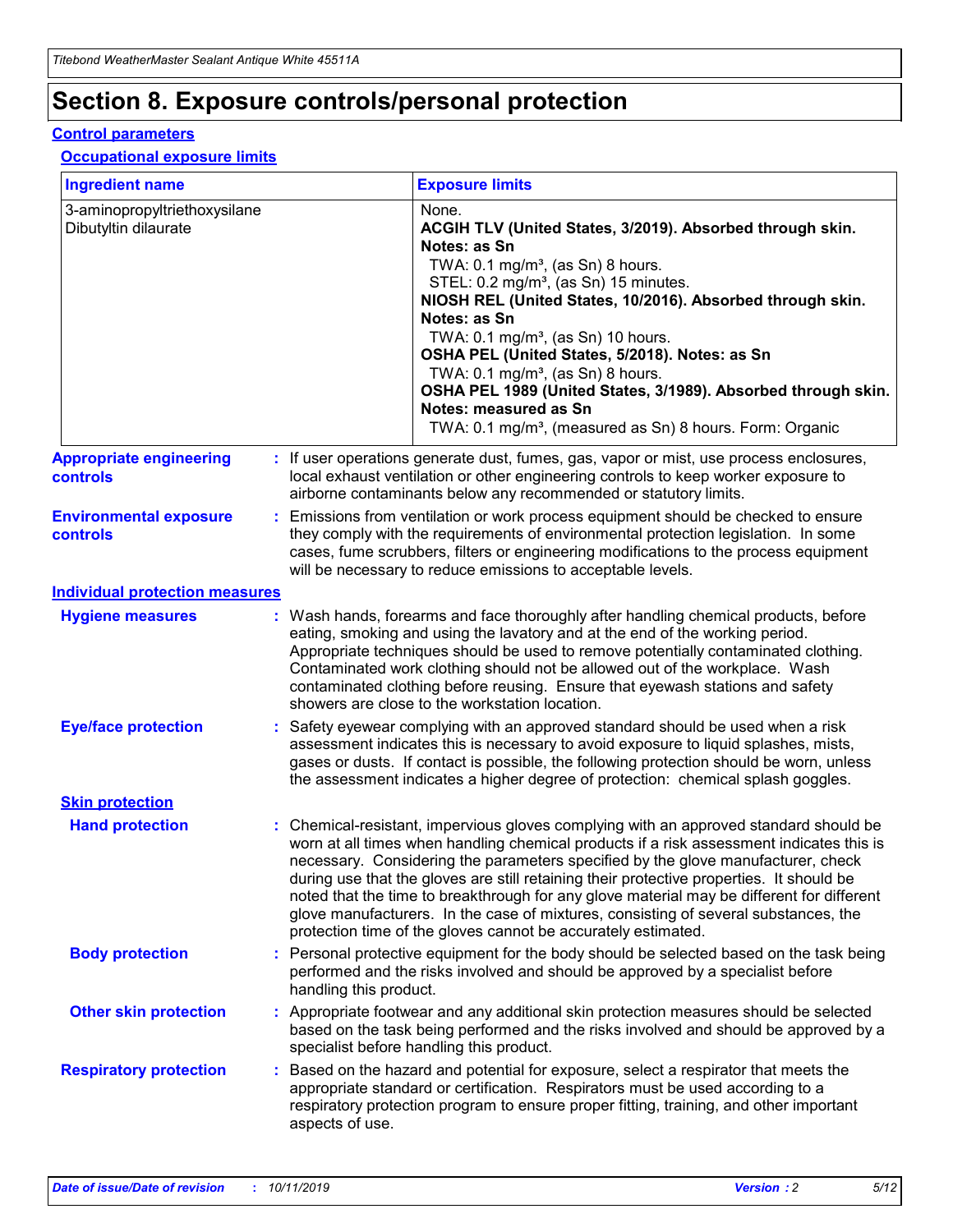### **Section 9. Physical and chemical properties**

#### **Appearance**

| <b>Physical state</b>                             | : Liquid. [Paste.]                                              |
|---------------------------------------------------|-----------------------------------------------------------------|
| <b>Color</b>                                      | White.                                                          |
| Odor                                              | None [Slight]                                                   |
| <b>Odor threshold</b>                             | $:$ Not available.                                              |
| рH                                                | : Not applicable.                                               |
| <b>Melting point</b>                              | : Not available.                                                |
| <b>Boiling point</b>                              | : $>100^{\circ}$ C ( $>212^{\circ}$ F)                          |
| <b>Flash point</b>                                | : Closed cup: >200°C (>392°F) [Setaflash.]                      |
| <b>Evaporation rate</b>                           | $:$ <1 (butyl acetate = 1)                                      |
| <b>Flammability (solid, gas)</b>                  | : Not available.                                                |
| Lower and upper explosive<br>(flammable) limits   | $:$ Not available.                                              |
| <b>VOC (less water, less</b><br>exempt solvents)  | : 0 g/l                                                         |
| <b>Volatility</b>                                 | $: 0\%$ (w/w)                                                   |
| <b>Vapor density</b>                              | : Not available.                                                |
| <b>Relative density</b>                           | : 1.4329                                                        |
|                                                   |                                                                 |
| <b>Solubility</b>                                 | Insoluble in the following materials: cold water and hot water. |
| <b>Solubility in water</b>                        | $:$ Not available.                                              |
| <b>Partition coefficient: n-</b><br>octanol/water | $:$ Not available.                                              |
| <b>Auto-ignition temperature</b>                  | : Not available.                                                |
| <b>Decomposition temperature</b>                  | : Not available.                                                |

### **Section 10. Stability and reactivity**

| <b>Reactivity</b>                            |    | : No specific test data related to reactivity available for this product or its ingredients.            |
|----------------------------------------------|----|---------------------------------------------------------------------------------------------------------|
| <b>Chemical stability</b>                    |    | : The product is stable.                                                                                |
| <b>Possibility of hazardous</b><br>reactions |    | : Under normal conditions of storage and use, hazardous reactions will not occur.                       |
| <b>Conditions to avoid</b>                   |    | : No specific data.                                                                                     |
| <b>Incompatible materials</b>                | ٠. | No specific data.                                                                                       |
| <b>Hazardous decomposition</b><br>products   | ÷. | Under normal conditions of storage and use, hazardous decomposition products should<br>not be produced. |

## **Section 11. Toxicological information**

### **Information on toxicological effects**

### **Acute toxicity**

| <b>Product/ingredient name</b> | <b>Result</b>           | <b>Species</b> | <b>Dose</b>                | <b>Exposure</b> |
|--------------------------------|-------------------------|----------------|----------------------------|-----------------|
| 3-aminopropyltriethoxysilane   | <b>ILD50 Dermal</b>     | Rabbit         | 4.29 g/kg                  |                 |
| Dibutyltin dilaurate           | ILD50 Oral<br>LD50 Oral | Rat<br>Rat     | $1.57$ g/kg<br>175 $mg/kg$ |                 |
|                                |                         |                |                            |                 |

**Irritation/Corrosion**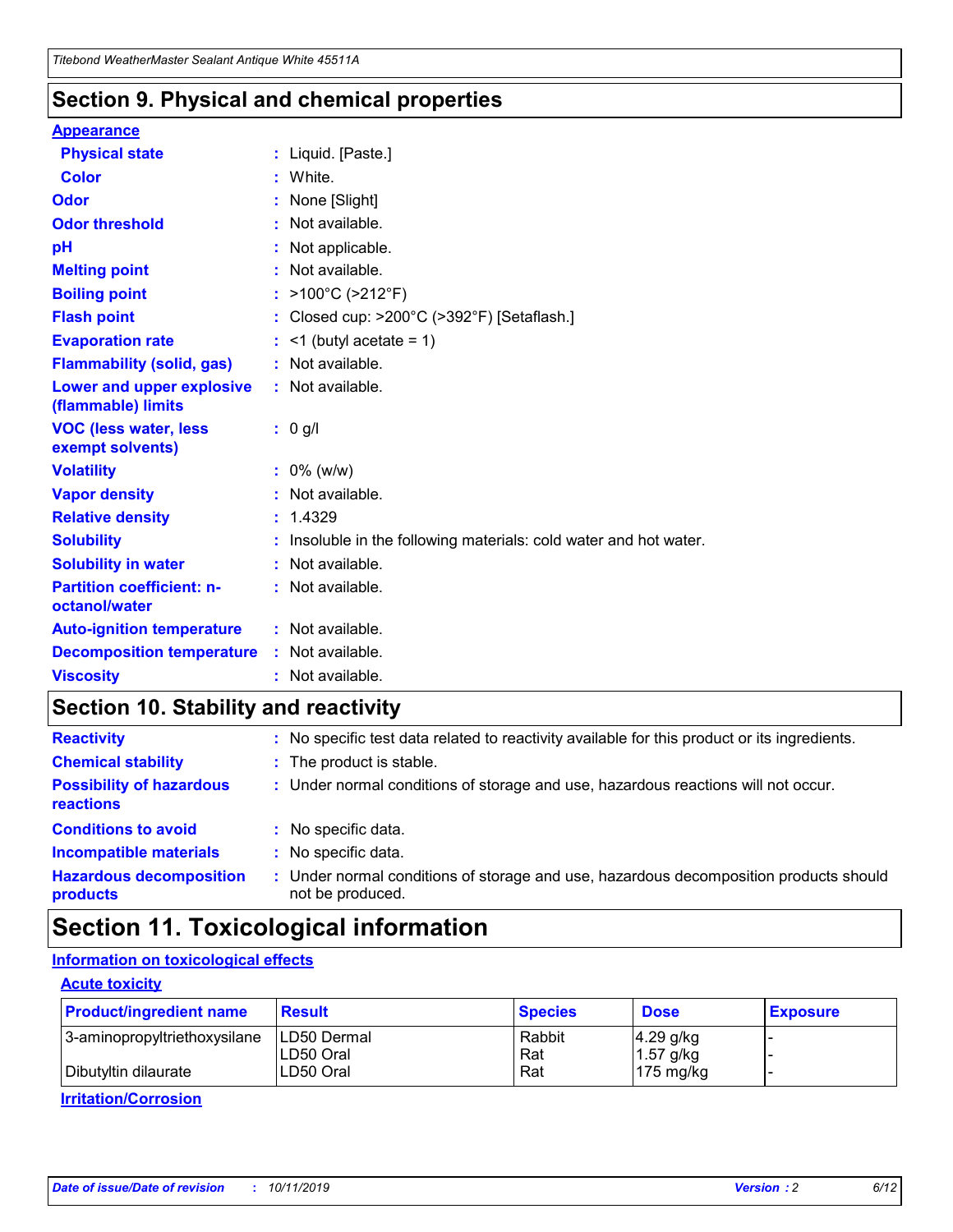## **Section 11. Toxicological information**

| <b>Product/ingredient name</b> | <b>Result</b>                 | <b>Species</b> | <b>Score</b> | <b>Exposure</b>    | <b>Observation</b> |
|--------------------------------|-------------------------------|----------------|--------------|--------------------|--------------------|
| 3-aminopropyltriethoxysilane   | Eyes - Mild irritant          | Rabbit         |              | $100$ mg           |                    |
|                                | Eyes - Severe irritant        | Rabbit         |              | 24 hours 750       |                    |
|                                |                               |                |              | ug                 |                    |
|                                | <b>Skin - Severe irritant</b> | Rabbit         |              | 24 hours 5         | ۰                  |
| Dibutyltin dilaurate           | Eyes - Moderate irritant      | Rabbit         |              | mq<br>24 hours 100 |                    |
|                                |                               |                |              | mg                 |                    |
|                                | Skin - Severe irritant        | Rabbit         |              | 500 mg             |                    |

### **Sensitization**

Not available.

### **Mutagenicity**

Not available.

#### **Carcinogenicity**

Not available.

#### **Reproductive toxicity**

Not available.

#### **Teratogenicity**

Not available.

#### **Specific target organ toxicity (single exposure)**

Not available.

#### **Specific target organ toxicity (repeated exposure)**

| <b>Name</b>                                                                  |                                                                            | <b>Category</b>                                     | <b>Route of</b><br>exposure | <b>Target organs</b> |
|------------------------------------------------------------------------------|----------------------------------------------------------------------------|-----------------------------------------------------|-----------------------------|----------------------|
| Dibutyltin dilaurate                                                         |                                                                            | Category 1                                          | -                           | respiratory system   |
| <b>Aspiration hazard</b><br>Not available.                                   |                                                                            |                                                     |                             |                      |
| <b>Information on the likely</b><br>routes of exposure                       | : Not available.                                                           |                                                     |                             |                      |
| <b>Potential acute health effects</b>                                        |                                                                            |                                                     |                             |                      |
| <b>Eye contact</b>                                                           | : May cause eye irritation.                                                |                                                     |                             |                      |
| <b>Inhalation</b>                                                            |                                                                            | : No known significant effects or critical hazards. |                             |                      |
| <b>Skin contact</b>                                                          | : May cause skin irritation.                                               |                                                     |                             |                      |
| <b>Ingestion</b>                                                             |                                                                            | : No known significant effects or critical hazards. |                             |                      |
| Symptoms related to the physical, chemical and toxicological characteristics |                                                                            |                                                     |                             |                      |
| <b>Eye contact</b>                                                           | irritation<br>watering<br>redness                                          | : Adverse symptoms may include the following:       |                             |                      |
| <b>Inhalation</b>                                                            | reduced fetal weight<br>increase in fetal deaths<br>skeletal malformations | : Adverse symptoms may include the following:       |                             |                      |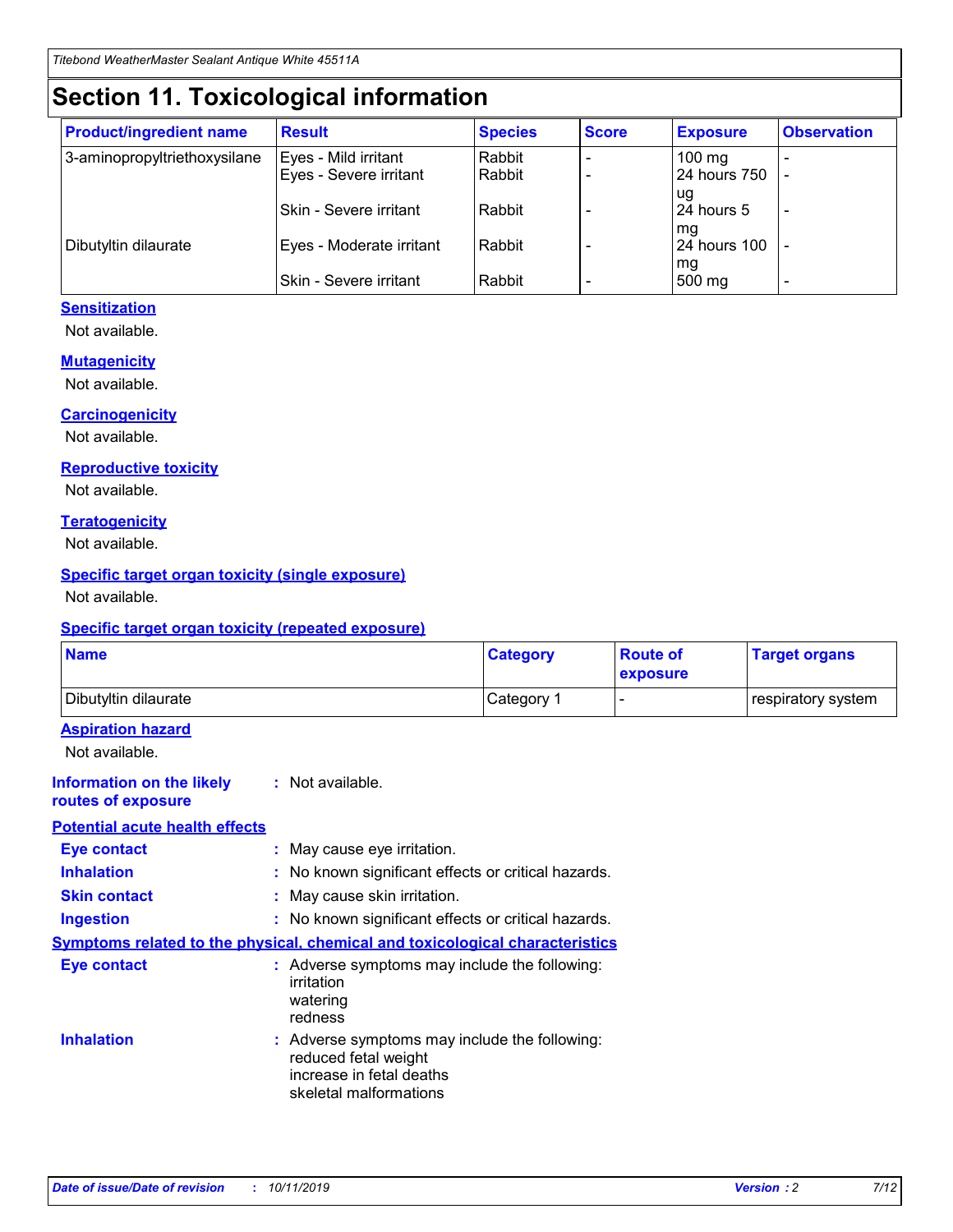*Titebond WeatherMaster Sealant Antique White 45511A*

## **Section 11. Toxicological information**

| <b>Skin contact</b>                     | : Adverse symptoms may include the following:                                                          |
|-----------------------------------------|--------------------------------------------------------------------------------------------------------|
|                                         | irritation                                                                                             |
|                                         | redness                                                                                                |
|                                         | reduced fetal weight                                                                                   |
|                                         | increase in fetal deaths                                                                               |
|                                         | skeletal malformations                                                                                 |
| <b>Ingestion</b>                        | : Adverse symptoms may include the following:                                                          |
|                                         | reduced fetal weight                                                                                   |
|                                         | increase in fetal deaths                                                                               |
|                                         | skeletal malformations                                                                                 |
|                                         | Delayed and immediate effects and also chronic effects from short and long term exposure               |
| <b>Short term exposure</b>              |                                                                                                        |
| <b>Potential immediate</b>              | : Not available.                                                                                       |
| effects                                 |                                                                                                        |
| <b>Potential delayed effects</b>        | : Not available.                                                                                       |
| <b>Long term exposure</b>               |                                                                                                        |
| <b>Potential immediate</b>              | : Not available.                                                                                       |
| effects                                 |                                                                                                        |
| <b>Potential delayed effects</b>        | : Not available.                                                                                       |
| <b>Potential chronic health effects</b> |                                                                                                        |
| Not available.                          |                                                                                                        |
| <b>General</b>                          | Once sensitized, a severe allergic reaction may occur when subsequently exposed to<br>very low levels. |
| <b>Carcinogenicity</b>                  | : No known significant effects or critical hazards.                                                    |
| <b>Mutagenicity</b>                     | : No known significant effects or critical hazards.                                                    |
| <b>Teratogenicity</b>                   | May damage the unborn child.                                                                           |
| <b>Developmental effects</b>            | : No known significant effects or critical hazards.                                                    |
| <b>Fertility effects</b>                | : May damage fertility.                                                                                |
| <b>Numerical measures of toxicity</b>   |                                                                                                        |
| <b>Acute toxicity estimates</b>         |                                                                                                        |
| الملمانون والملك                        |                                                                                                        |

#### Not available.

## **Section 12. Ecological information**

### **Toxicity**

| <b>Product/ingredient name</b> | <b>Result</b>                     | <b>Species</b>                              | <b>Exposure</b> |
|--------------------------------|-----------------------------------|---------------------------------------------|-----------------|
| Dibutyltin dilaurate           | Chronic EC10 > 2 mg/l Fresh water | Algae - Scenedesmus<br><b>I</b> subspicatus | l 96 hours      |

### **Persistence and degradability**

| <b>Product/ingredient name</b> | <b>Test</b>                                                                    | <b>Result</b>  |  | <b>Dose</b>       | <b>Inoculum</b>         |
|--------------------------------|--------------------------------------------------------------------------------|----------------|--|-------------------|-------------------------|
| Dibutyltin dilaurate           | OECD 301F<br>Ready<br>Biodegradability -<br>Manometric<br>Respirometry<br>Test | 23 % - 28 days |  |                   |                         |
| <b>Product/ingredient name</b> | <b>Aquatic half-life</b>                                                       |                |  | <b>Photolysis</b> | <b>Biodegradability</b> |
| Dibutyltin dilaurate           |                                                                                |                |  |                   | Inherent                |

### **Bioaccumulative potential**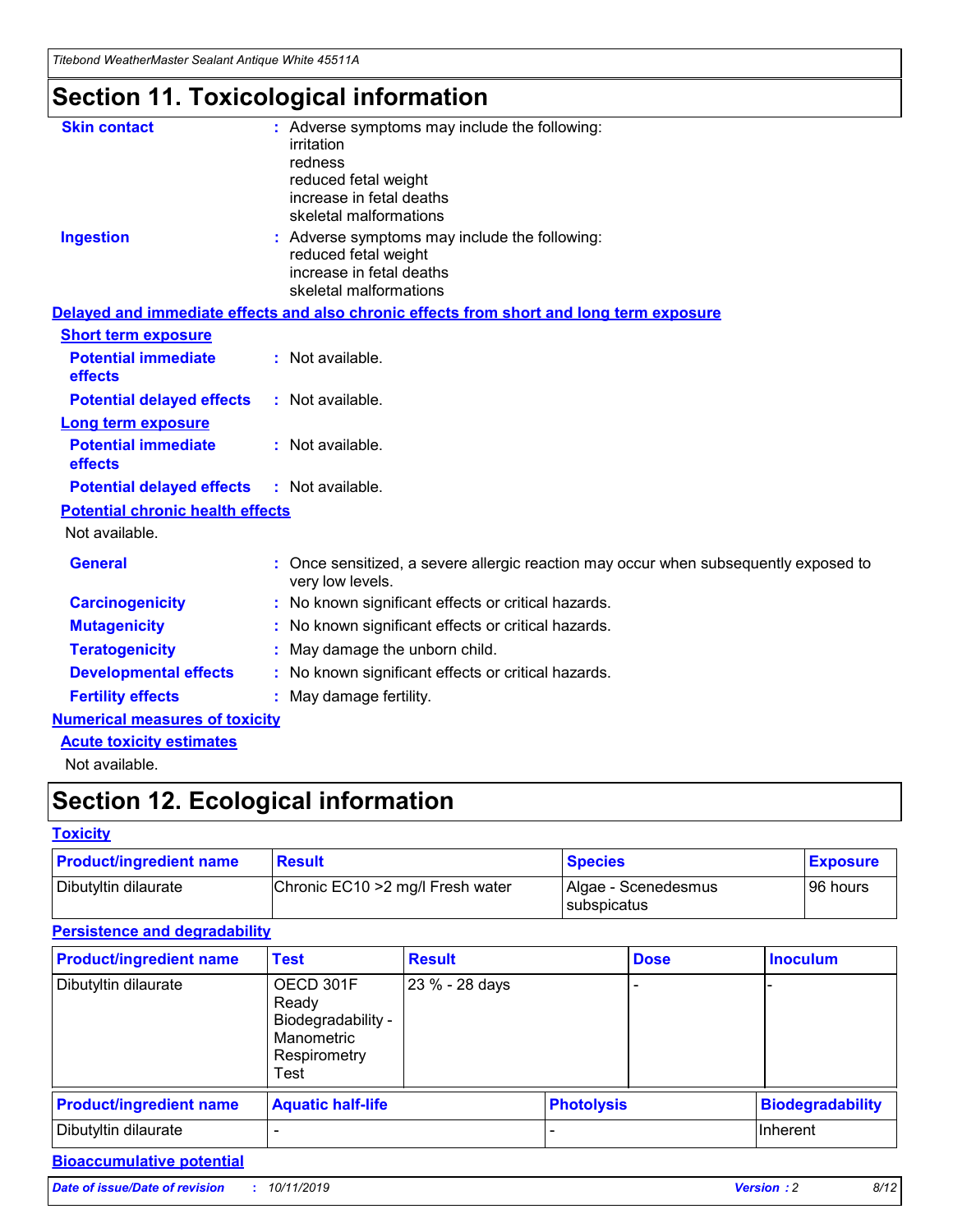## **Section 12. Ecological information**

| <b>Product/ingredient name</b> | $\mathsf{LogP}_\mathsf{ow}$ | <b>BCF</b> | <b>Potential</b> |
|--------------------------------|-----------------------------|------------|------------------|
| 3-aminopropyltriethoxysilane   | $-1.7$                      | 3.4        | low              |
| Dibutyltin dilaurate           | 4.44                        | 2.91       | low              |

#### **Mobility in soil**

| <i></i>                                                       |                                                     |
|---------------------------------------------------------------|-----------------------------------------------------|
| <b>Soil/water partition</b><br>coefficient (K <sub>oc</sub> ) | : Not available.                                    |
| <b>Other adverse effects</b>                                  | : No known significant effects or critical hazards. |

### **Section 13. Disposal considerations**

|  | <b>Disposal methods</b> |  |
|--|-------------------------|--|

**Disposal methods** : The generation of waste should be avoided or minimized wherever possible. Disposal of this product, solutions and any by-products should at all times comply with the requirements of environmental protection and waste disposal legislation and any regional local authority requirements. Dispose of surplus and non-recyclable products via a licensed waste disposal contractor. Waste should not be disposed of untreated to the sewer unless fully compliant with the requirements of all authorities with jurisdiction. Waste packaging should be recycled. Incineration or landfill should only be considered when recycling is not feasible. This material and its container must be disposed of in a safe way. Care should be taken when handling emptied containers that have not been cleaned or rinsed out. Empty containers or liners may retain some product residues. Avoid dispersal of spilled material and runoff and contact with soil, waterways, drains and sewers.

## **Section 14. Transport information**

|                                      | <b>DOT</b><br><b>Classification</b> | <b>TDG</b><br><b>Classification</b> | <b>Mexico</b><br><b>Classification</b> | <b>ADR/RID</b>               | <b>IMDG</b>    | <b>IATA</b>    |
|--------------------------------------|-------------------------------------|-------------------------------------|----------------------------------------|------------------------------|----------------|----------------|
| <b>UN number</b>                     | Not regulated.                      | Not regulated.                      | Not regulated.                         | Not regulated.               | Not regulated. | Not regulated. |
| <b>UN proper</b><br>shipping name    |                                     |                                     |                                        |                              |                |                |
| <b>Transport</b><br>hazard class(es) | $\blacksquare$                      | $\overline{\phantom{0}}$            | $\overline{\phantom{a}}$               | $\qquad \qquad \blacksquare$ | $\blacksquare$ | $\blacksquare$ |
| <b>Packing group</b>                 | $\overline{\phantom{a}}$            | -                                   |                                        | -                            |                | -              |
| <b>Environmental</b><br>hazards      | No.                                 | No.                                 | No.                                    | No.                          | No.            | No.            |

## **Section 15. Regulatory information**

### **U.S. Federal regulations**

### **SARA 302/304**

### **Composition/information on ingredients**

No products were found.

**SARA 304 RQ :** Not applicable.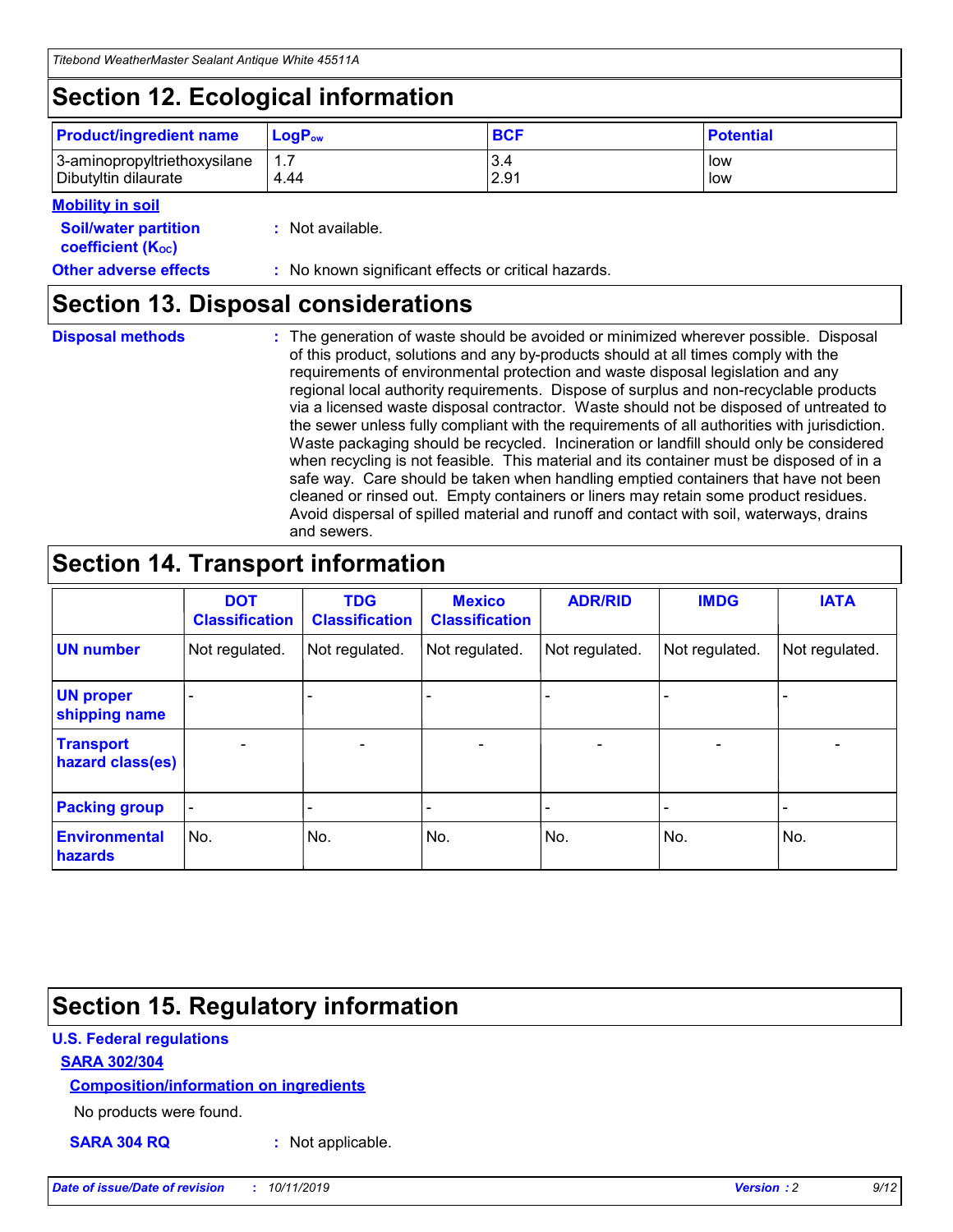## **Section 15. Regulatory information**

### **SARA 311/312**

**Classification :** EYE IRRITATION - Category 2B SKIN SENSITIZATION - Category 1 TOXIC TO REPRODUCTION (Fertility) - Category 1B TOXIC TO REPRODUCTION (Unborn child) - Category 1B

### **Composition/information on ingredients**

| <b>Name</b>                  | $\frac{9}{6}$ | <b>Classification</b>                                                                                            |
|------------------------------|---------------|------------------------------------------------------------------------------------------------------------------|
| 3-aminopropyltriethoxysilane | $\leq$ 3      | <b>FLAMMABLE LIQUIDS - Category 4</b><br><b>ACUTE TOXICITY (oral) - Category 4</b>                               |
|                              |               | SKIN IRRITATION - Category 2<br>EYE IRRITATION - Category 2A                                                     |
| Dibutyltin dilaurate         | ≤0.3          | ACUTE TOXICITY (oral) - Category 3<br>SKIN CORROSION - Category 1C                                               |
|                              |               | SERIOUS EYE DAMAGE - Category 1<br>SKIN SENSITIZATION - Category 1<br><b>GERM CELL MUTAGENICITY - Category 2</b> |
|                              |               | TOXIC TO REPRODUCTION (Fertility) - Category 1B<br>TOXIC TO REPRODUCTION (Unborn child) - Category 1B            |
|                              |               | SPECIFIC TARGET ORGAN TOXICITY (REPEATED<br>EXPOSURE) (respiratory system) - Category 1                          |

#### **State regulations**

| <b>Massachusetts</b> | : None of the components are listed. |
|----------------------|--------------------------------------|
| <b>New York</b>      | : None of the components are listed. |
| <b>New Jersey</b>    | : None of the components are listed. |
| Pennsylvania         | : None of the components are listed. |

#### **California Prop. 65**

**A** WARNING: This product can expose you to methanol, which is known to the State of California to cause birth defects or other reproductive harm. For more information go to www.P65Warnings.ca.gov.

| <b>Ingredient name</b> | No significant risk Maximum<br>level | acceptable dosage<br>level |
|------------------------|--------------------------------------|----------------------------|
| methanol               |                                      | Yes.                       |

#### **International regulations**

**Chemical Weapon Convention List Schedules I, II & III Chemicals** Not listed.

#### **Montreal Protocol**

Not listed.

**Stockholm Convention on Persistent Organic Pollutants**

Not listed.

### **UNECE Aarhus Protocol on POPs and Heavy Metals**

Not listed.

### **Inventory list**

### **China :** All components are listed or exempted.

**United States TSCA 8(b) inventory :** All components are active or exempted.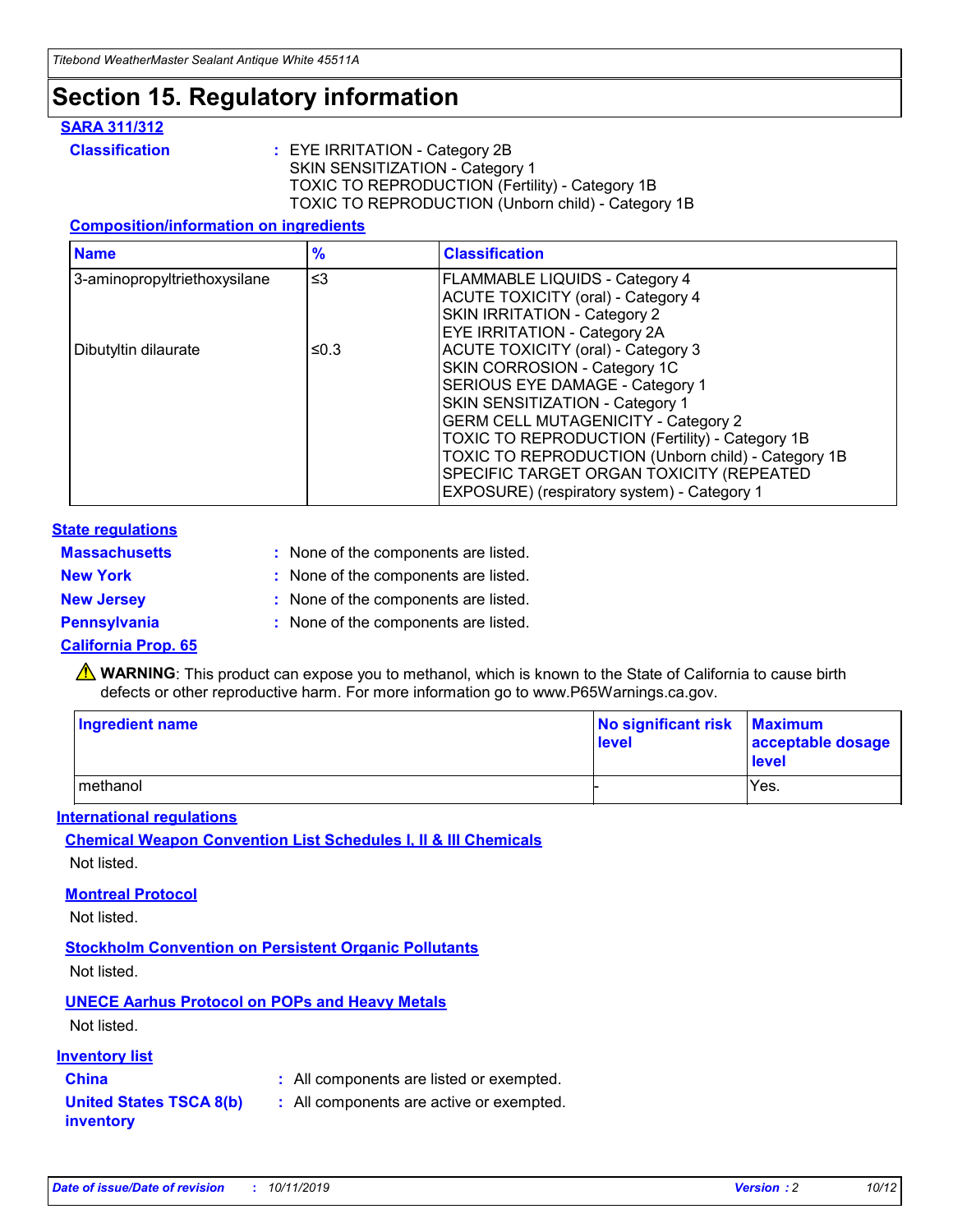## **Section 16. Other information**

**Hazardous Material Information System (U.S.A.)**



**Caution: HMIS® ratings are based on a 0-4 rating scale, with 0 representing minimal hazards or risks, and 4 representing significant hazards or risks. Although HMIS® ratings and the associated label are not required on SDSs or products leaving a facility under 29 CFR 1910.1200, the preparer may choose to provide them. HMIS® ratings are to be used with a fully implemented HMIS® program. HMIS® is a registered trademark and service mark of the American Coatings Association, Inc.**

**The customer is responsible for determining the PPE code for this material. For more information on HMIS® Personal Protective Equipment (PPE) codes, consult the HMIS® Implementation Manual.**

#### **National Fire Protection Association (U.S.A.)**



**Reprinted with permission from NFPA 704-2001, Identification of the Hazards of Materials for Emergency Response Copyright ©1997, National Fire Protection Association, Quincy, MA 02269. This reprinted material is not the complete and official position of the National Fire Protection Association, on the referenced subject which is represented only by the standard in its entirety.**

**Copyright ©2001, National Fire Protection Association, Quincy, MA 02269. This warning system is intended to be interpreted and applied only by properly trained individuals to identify fire, health and reactivity hazards of chemicals. The user is referred to certain limited number of chemicals with recommended classifications in NFPA 49 and NFPA 325, which would be used as a guideline only. Whether the chemicals are classified by NFPA or not, anyone using the 704 systems to classify chemicals does so at their own risk.**

**Procedure used to derive the classification**

|                                                                                                                    | <b>Classification</b>                                                                                                                            | <b>Justification</b>                                                                                                                                                                                                                                                                                                                                                                                                 |  |
|--------------------------------------------------------------------------------------------------------------------|--------------------------------------------------------------------------------------------------------------------------------------------------|----------------------------------------------------------------------------------------------------------------------------------------------------------------------------------------------------------------------------------------------------------------------------------------------------------------------------------------------------------------------------------------------------------------------|--|
| EYE IRRITATION - Category 2B<br>SKIN SENSITIZATION - Category 1<br>TOXIC TO REPRODUCTION (Fertility) - Category 1B | TOXIC TO REPRODUCTION (Unborn child) - Category 1B                                                                                               | Expert judgment<br>Expert judgment<br>Expert judgment<br>Expert judgment                                                                                                                                                                                                                                                                                                                                             |  |
| <b>History</b>                                                                                                     |                                                                                                                                                  |                                                                                                                                                                                                                                                                                                                                                                                                                      |  |
| Date of printing                                                                                                   | : 4/22/2022                                                                                                                                      |                                                                                                                                                                                                                                                                                                                                                                                                                      |  |
| Date of issue/Date of<br>revision                                                                                  | : 10/11/2019                                                                                                                                     |                                                                                                                                                                                                                                                                                                                                                                                                                      |  |
| Date of previous issue                                                                                             | : 10/16/2020                                                                                                                                     |                                                                                                                                                                                                                                                                                                                                                                                                                      |  |
| <b>Version</b>                                                                                                     | $\therefore$ 2                                                                                                                                   |                                                                                                                                                                                                                                                                                                                                                                                                                      |  |
| <b>Key to abbreviations</b>                                                                                        | $\therefore$ ATE = Acute Toxicity Estimate<br><b>BCF</b> = Bioconcentration Factor<br>IBC = Intermediate Bulk Container<br>$UN = United Nations$ | GHS = Globally Harmonized System of Classification and Labelling of Chemicals<br>IATA = International Air Transport Association<br><b>IMDG = International Maritime Dangerous Goods</b><br>LogPow = logarithm of the octanol/water partition coefficient<br>MARPOL = International Convention for the Prevention of Pollution From Ships, 1973<br>as modified by the Protocol of 1978. ("Marpol" = marine pollution) |  |